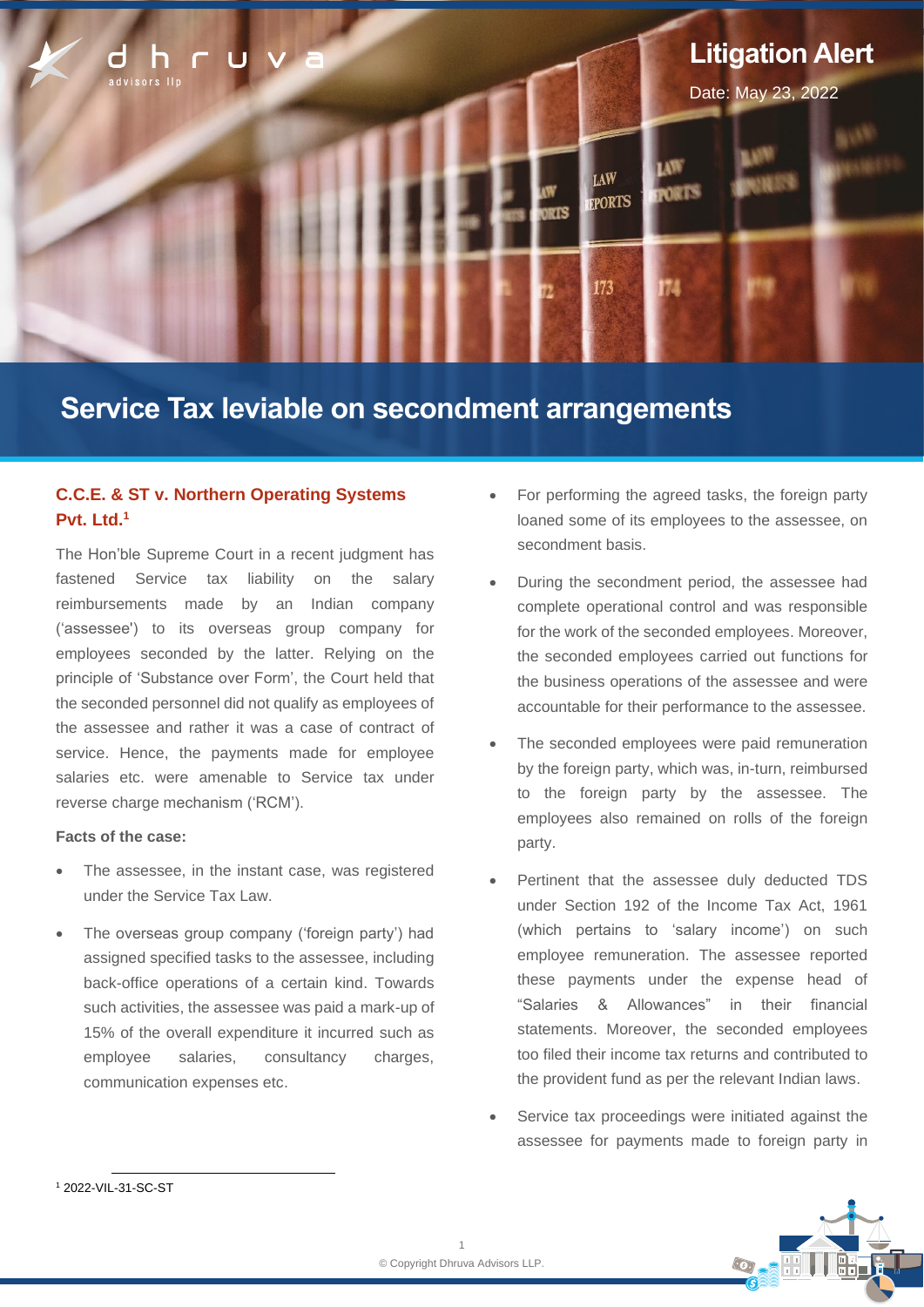relation to such foreign employees' salaries etc. for both pre-negative as well as post-negative list regime.

- CESTAT Bangalore, on examination of agreements, facts and documentation on record held that the instant arrangement was not of supply of manpower. In-fact, employer–employee relationship existed between the assessee and the seconded individuals and thus, no 'service' element was present for Service Tax levy.
- Aggrieved by the decision of the CESTAT, Bangalore the Revenue preferred an appeal before the Supreme Court.

## **Judgment of the Supreme Court:**

Relying upon its earlier judgments passed in the Income Tax regime<sup>2</sup>, the Apex Court set aside the decision of the CESTAT and held that the assessee was liable to discharge Service tax under RCM on the manpower supply services received from the foreign party.

Some important observations made by the Hon'ble Supreme Court are as follows:

- One of the cardinal principles of interpretation of documents, is that the nomenclature of any contract, or document, is not decisive of its nature. The 'essence' of the contract takes precedence over its form. Thus, true nature of the relationship between the seconded employees and the assessee has to be discerned.
- In the instant case, the assessee had only functional or operational control over the seconded employees, who were responsible for performing tasks for the assessee's activities or business, for a short duration of time.
- Since the employees carried out activities on assessee's behalf, it was only natural to expect the foreign party to seek reimbursement of the employees' salaries, since the employees were not

engaged in any activity for the foreign party during the secondment period.

- The seconded employees always remain on the payroll of the foreign party. Secondment arrangement is a part of global policy of the foreign party of loaning its services on a temporary basis. Further, on cessation of the secondment period, the seconded employees were repatriated back to the foreign party, to merge with the 'employee pool' they were originally a part of.
- By accepting the seconded employees, the assessee gets economic benefit of securing new jobs or assessment against which it makes payment of salary cost of seconded employees. Hence, there exists a quid-pro-quo under the secondment arrangements.
- Emphasis must be placed on the overall essence of the secondment arrangement. The Court further relied on the principle of 'Substance over Form' for interpreting the contractual arrangements entered between the parties.
- Past rulings passed in the cases of *Volkswagen India (Pvt.) Ltd. and Computer Sciences Corporation India Pvt. Ltd.<sup>3</sup>* under the Service Tax regime hold no precedential value.
- Revenue neutrality shall not come to aid the assessee and shall be no ground for not making tax payment.

# **Dhruva Comments**

It is a common business practice among multi-national corporations ('MNCs') to depute its manpower to subsidiary companies for particular projects and for a specific period of time.

In these arrangements, the remunerations are generally paid by the home ('parent') company directly to the seconded employee, which in turn, is reimbursed by the subsidiary to the parent company.

<sup>3</sup> Commissioner v. Volkswagen India (Pvt.) Ltd., 2013-VIL-29- CESTAT-MUM-ST; Computer Sciences Corporation India Pvt. Ltd. v. CST Service Tax, Noida, 2014-VIL-554-CESTAT-DEL-ST



<sup>2</sup> CIT v. Eli Lilly & Co. Pvt. Ltd., (2009) 15 SCC 1; DIT v. Morgan Stanley & Co. Inc. (2007) 7 SCC 1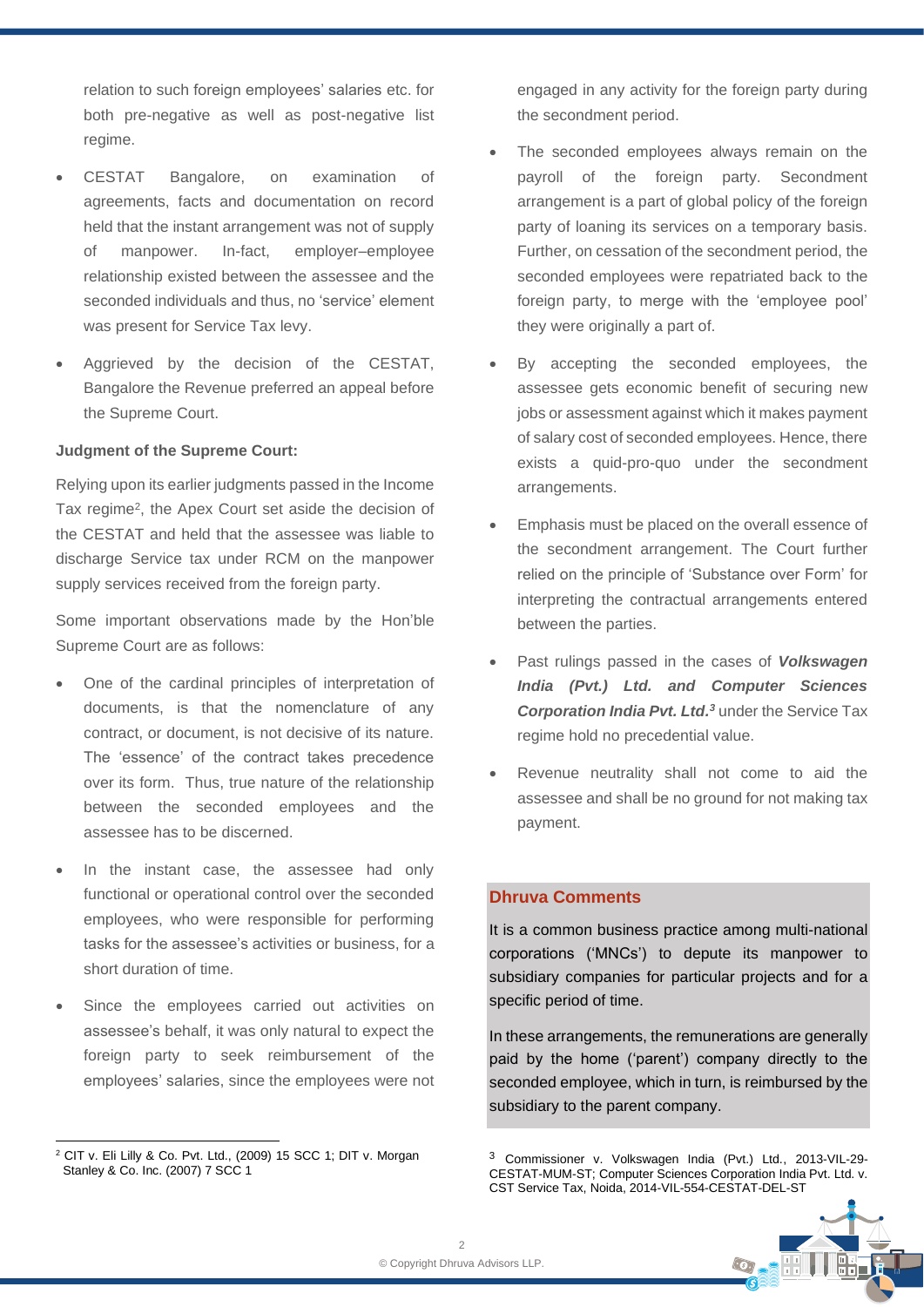Taxability of these employee reimbursements made by the subsidiary company has always been a matter of dispute even under the *erstwhile* Service Tax regime.

Noteworthy that post 2012, there have been several judgments<sup>4</sup> wherein Tribunal has consistently held that an employer-employee relationship exists between the Indian entity and the seconded employees and thus, the reimbursements made by the latter for salaries paid to seconded employees shall fall outside the purview of Service tax.

Interestingly, the above position stands, more or less, affirmed by CBIC itself vide its Draft Circular<sup>5</sup> which states that where staff is employed by one or more employers who normally share the cost of such employment, the services provided by such employee will be covered by the exclusion provided in the definition of service.

The judgment has, effectively, jolted the industry and opened a pandora's box on a position which was, hitherto, considered settled under the Service tax regime and shall have a lasting impact under the GST regime also.

Previously, backed by the relevant Income Tax provisions (which provided for withholding of tax under the head 'Salaries'), businesses did not offer such reimbursements to levy of Service Tax, by arguing that the same qualified as consideration paid under an 'Employer-Employee relationship'.

The judgment will have to be applied carefully, especially considering the fact pattern of each case and with an eye on the Income Tax implications it creates, so as to ensure consistency in the stand across the taxation laws.

 $5$  F. No. 354/127/2012 - TRU

<sup>4</sup> Franco Indian Pharmaceutical Pvt. Ltd., 2016-VIL-280-CESTAT-MUM-ST; Target Corporation India Pvt. Ltd., 2021-VIL-18- CESTAT-BLR-ST